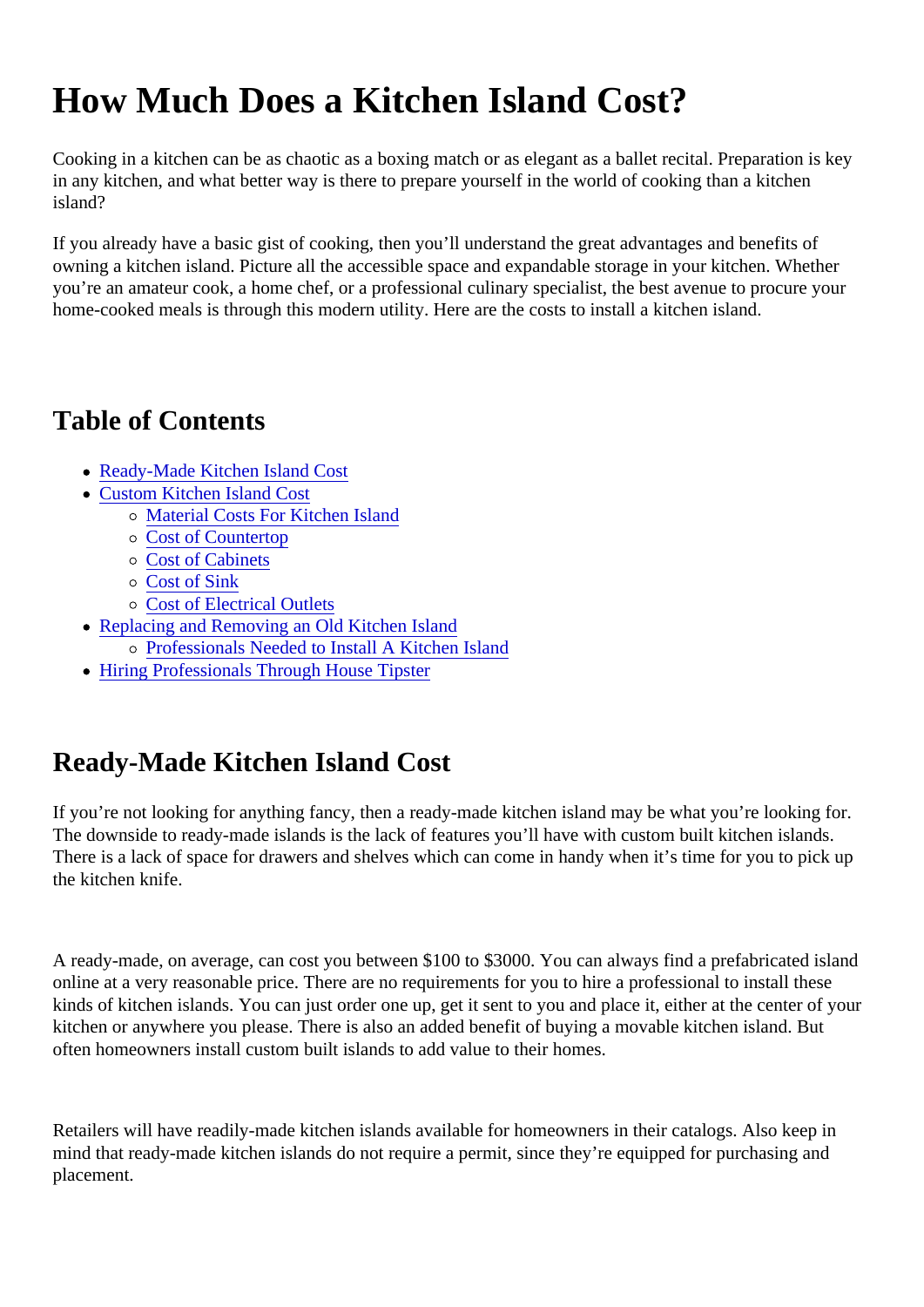## <span id="page-1-0"></span>**Custom Kitchen Island Cost**

Custom Kitchen Islands have many guides to install them. On average, a custom island can cost you anywhere between \$3000-\$20000. Remember, if this is an investment to you, then you're more likely to spend big money for your budget. All of this applies to labor, materials, installation, electrical, and plumbing.

Prefab ready-made kitchen islands are less of a hassle, since they're literally made to be an appliance of ease. The bulk of the expenses for customs depend on what kind of budget you're planning. If you want a set of base cabinets, a high-end countertop, an assembly of outlets, a sink and faucet, and a nice assortment of appliances, you'll be spending close to \$6000. Some homeowners are willing to pay the extra coin and to expand their budget to \$10000.

Although a ready-made kitchen island is accessible and useful in many situations, a custom kitchen island is installed as an investment. It's a project that requires time and commitment and you'll also most likely require a building permit for an installation of your customized kitchen island. On average, a permit can cost you around \$75-\$250.

### **Material Costs For Kitchen Island**

The material costs for a custom built kitchen island all depend on the features included. Do you need those cabinets? Are those drawers actually going to be used? What is your current budget? A bulk of those material costs will go to countertops and cabinets, but that doesn't mean you won't be spending another large sum on other necessary additional pieces.

Housewarmings can't be complete without extra seating. Furniture is quite the asset for when party guests need a place to sit. Kitchen islands aren't just a dining and cooking area but also a great place to mingle with new friends. Inclusion of these costs can vary, depending on what kinds of seats you'll include into your budget.

Plan out how much you wish to spend and list where your priorities lie. And like always, appoint a consultation with your contractor before making any big decisions. Remember that a custom built kitchen island may also need a permit if it cannot move.

#### **Cost of Countertop**

If you want some nice materials to cut your vegetables or meats on, something that lasts, you might want to consider the option of countertops. If you're looking into a high-end material, like marble, concrete, or soapstone, this will account for almost 75 percent of your budget. At the low-end, you can look for materials like ceramic, porcelain or quartz.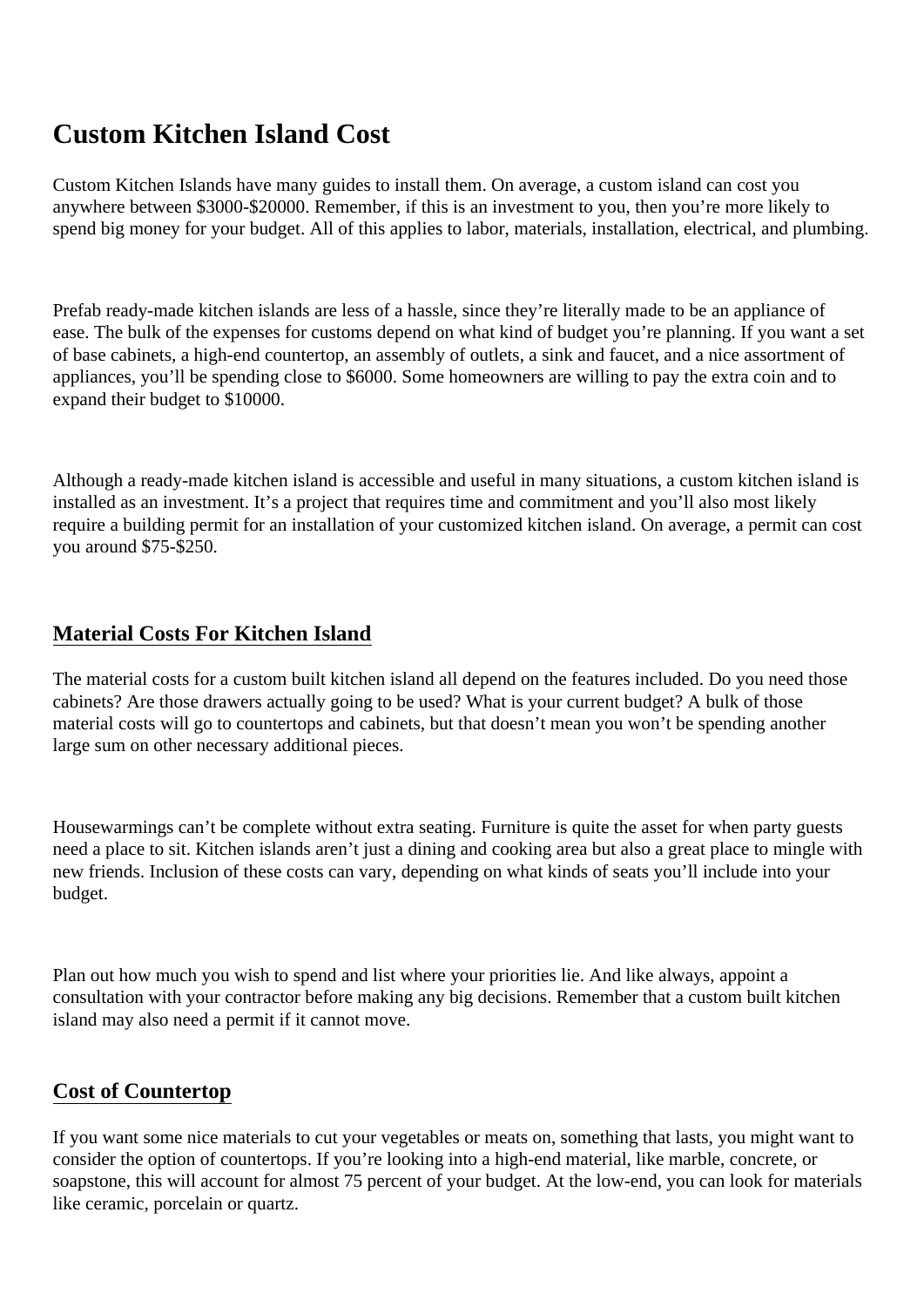Ceramic tile countertops can cost up to \$1 to \$7 per square foot. Porcelain tile countertops can cost up to \$3 to \$28 per square foot. Quartz countertops can cost anywhere from \$15 to \$70. For high-end materials like marble, the cost on average, can range from \$25 to \$190 per square foot. Concrete can range from \$50 to \$100 per square foot. And if you're looking for soapstone, the average range can cost from \$70 to \$120 per square foot.

Granite is the most commonly used material for countertops. And on average, they can cost from \$15 to \$70 per square foot. If you're still wondering why you'd need a countertop for a kitchen island, remember that it's a versatile piece to your kitchen. It isn't meant just for cooking, but it's also used to entertain your guests and all the while, to feed them.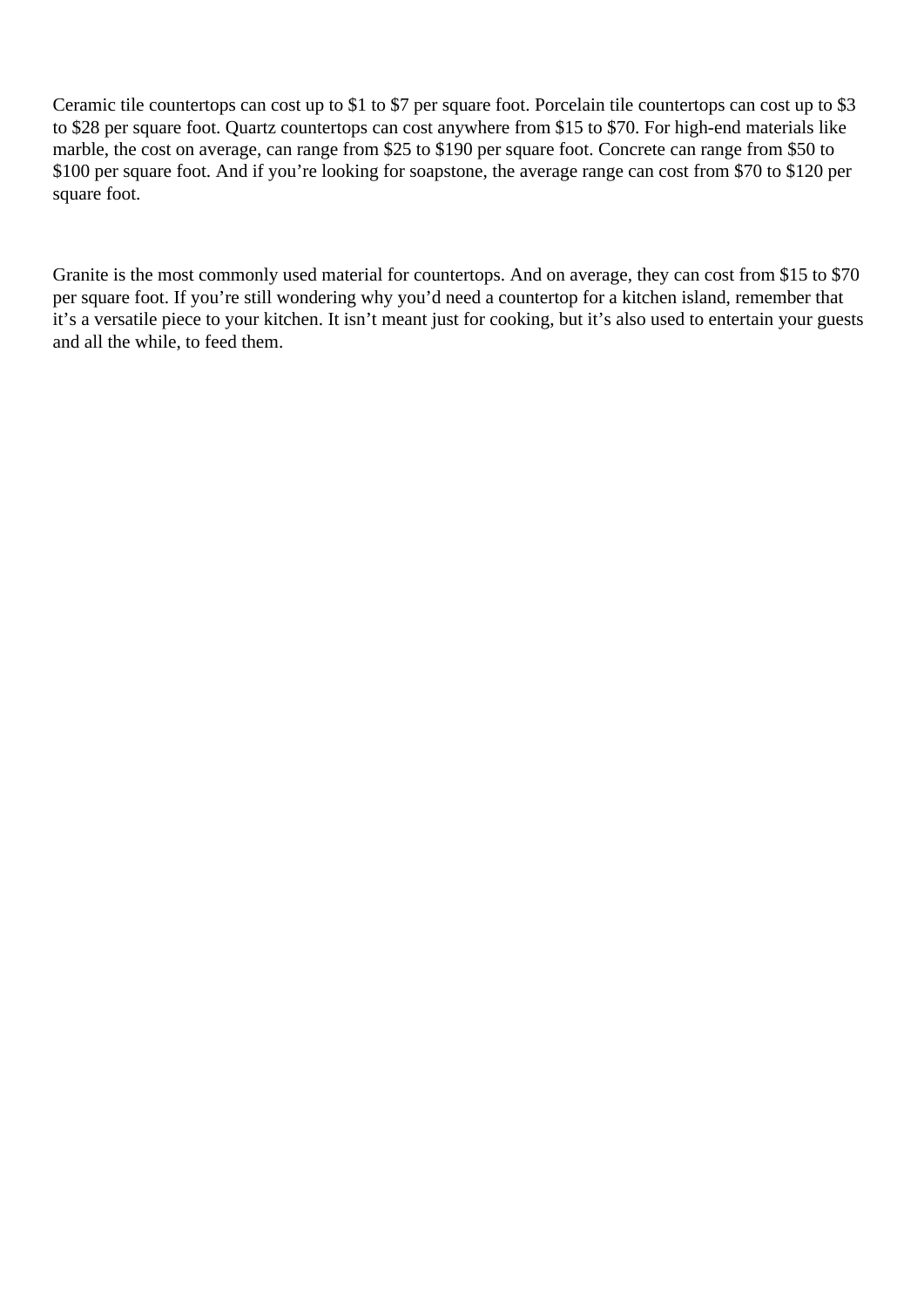<span id="page-3-0"></span>

| <b>Type of Countertops</b> | <b>Costs</b>                                                |
|----------------------------|-------------------------------------------------------------|
| Ceramic                    | $\sqrt{$1$-$}57$ per sq ft                                  |
| Porcelain                  | $\sqrt{$3$}$ to $\sqrt{$28$}$ sq ft                         |
| Quartz                     | $\frac{1}{315}$ to \$70 sq ft                               |
| Marble                     | $\frac{1}{25}$ to \$190 sq ft                               |
| Concrete                   | $\frac{550 \text{ to } $100 \text{ sq ft}}{500 \text{ ft}}$ |
| <b>Granite</b>             | $\frac{1}{2}$ 515 to \$70 sq ft                             |
| Soapstone                  | \$70 to \$120 sq ft                                         |

#### **Cost of Cabinets**

One of the most vital items to use for dinnerware and kitchenware are dishes, plates and bowls. Although you may have other cabinets in your kitchen, you may want ease of access. This is where a cabinet installation for your kitchen island may be involved.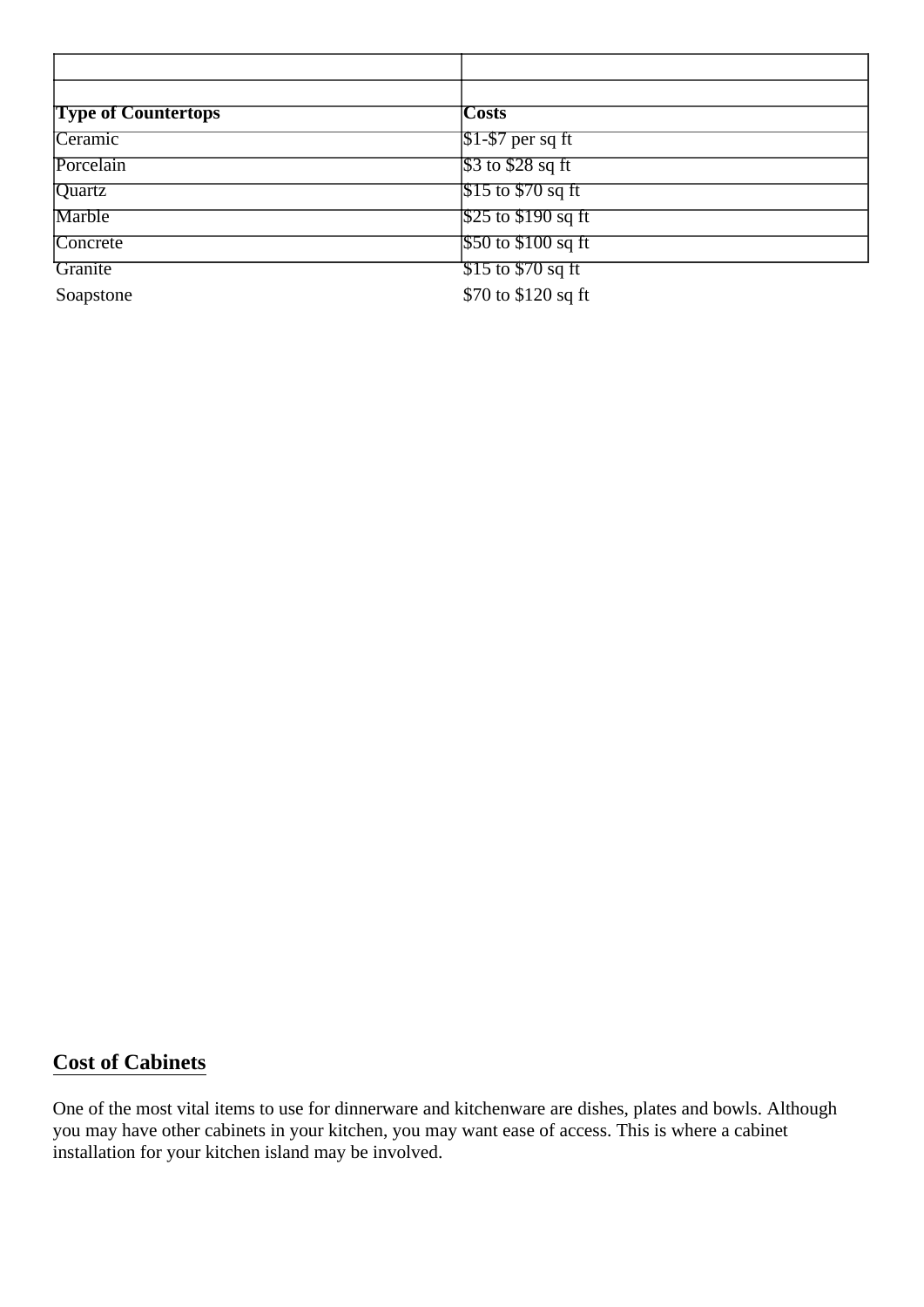<span id="page-4-0"></span>The average cost of a stock kitchen cabinet ranges from \$100 to \$280 per linear foot, while semi-custom cabinets can run your bill from \$200 to \$550 per linear foot. For full custom cabinetry, you'll have to consider the increase in your budget from around \$500 to \$1200 per linear foot.

The labor cost to hire a professional to install any kind of cabinetry will bill you about \$80 to \$190 per cabinet. Add that with an extra \$30 to fees and possible charges for supply costs. If you already have a contractor on retainer, make sure the pro you hire maintains the vision you have in mind.

Cabinets also come in with different materials, so it's your choice which type of materials works best in your kitchen. If you want the cabinet installed into your kitchen island to match the other cabinets in your kitche remind yourself what kind of materials were used for your other cabinets. Otherwise, designs and finishes may not look as appealing as what you had in mind. Wood cabinets can averagely range from \$6000 to \$12000, depending on the material you're searching for. So do as much research as possible to figure out wood material you wish to apply. The most commonly installed choices are pine or oak, while the higherend options are usually alder, fir, mahogany, redwood, rift-cut woods, or teak.

Another accessible feature is how you can design your cabinets any way you like, possibly reventof [your cabinet](https://housetipster.com/housetips/9216/how-to-know-if-you-should-paint-your-own-kitchen-cabinets)s to energize the space. Cabinetry helps store all your pots and pans, and all your required utensils. So if you have a large inventory of kitchen sets, it's best to customize some cabinets into your kitchen island.

### Cost of Sink

To install a sink into your kitchen island may seem unnecessary at first, but at second glance, you might change your opinion on the matter. Before you cut that chicken breast or those onions you're using to cook dinner, having a sink by your side will come in very handy. The main purpose of the kitchen island is to make cooking easier.

On a national average, installation of a sink for a kitchen island would be \$400. A standard stainless steel sink can cost anywhere from \$250 to \$2000 if you opt-in for a farmhouse sink. A farmhouse sink is pleasing to the eye, it has an intricacy that almost blends with the countertop of your choice. While a stainless steel sink has function and offers resistance.

The installation of a sink will require you to hire a plumber to handle the complexities of your pipes and drains. At an average low cost, a plumber can cost you from up to \$371. At an average high cost, hiring a plumber can cost around \$447. This also varies depending on the size of your kitchen island and the accessibility of your plumbing itself.

### Cost of Electrical Outlets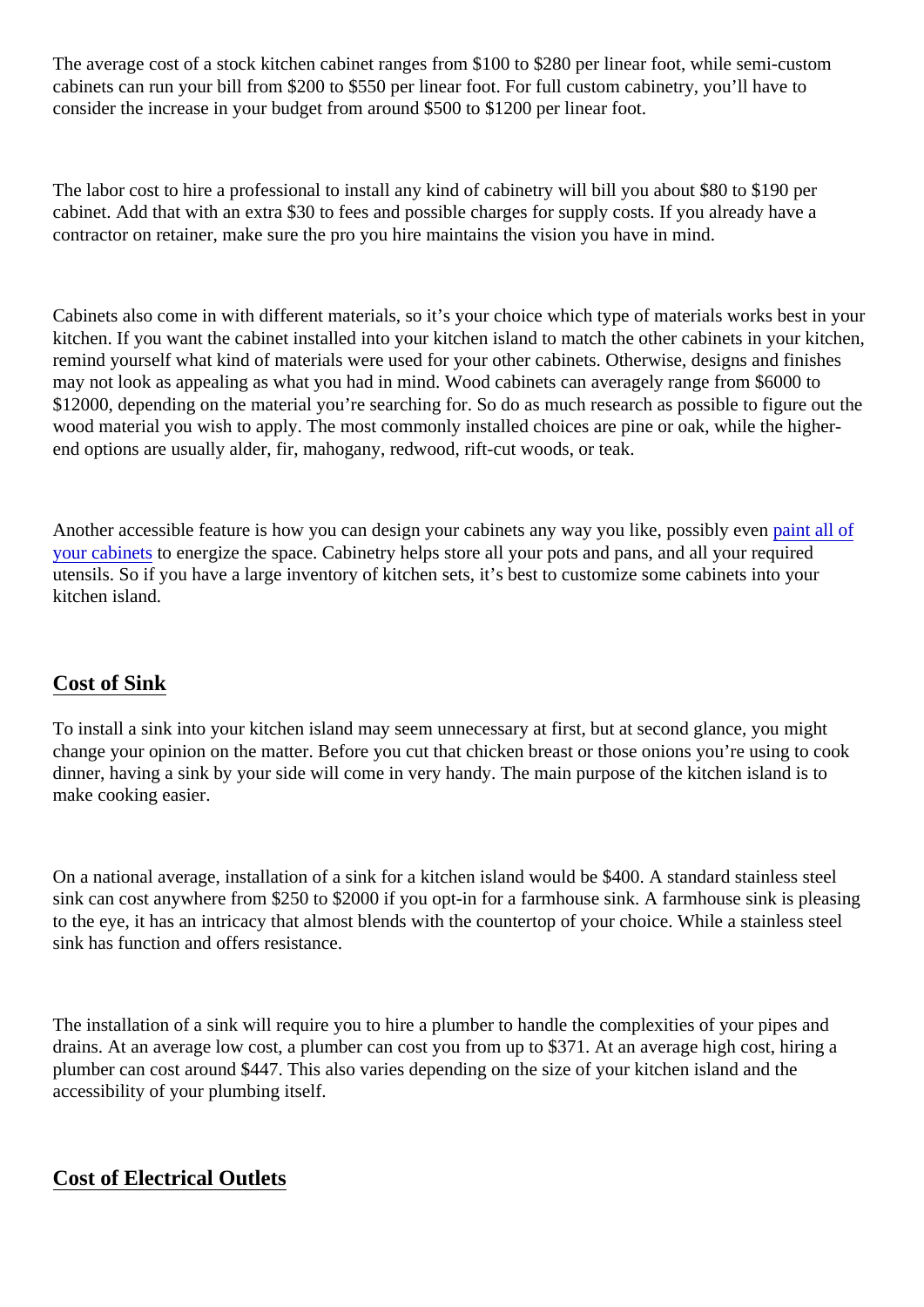<span id="page-5-0"></span>Imagine you want a quick snack and you want to bring your laptop over to watch your favorite Netflix series. You're almost out of battery and you want to sit on your high top next to your kitchen island. Behold your dilemma. If you don't have an outlet, you'll probably have to find yet another seat, either in the kitchen or your living room.

Besides the awesome episode you just missed out, you'll also want an electrical outlet for other appliances you might use. Say you're going out for a morning run and you need a protein shake afterwards. You'll need to plug in that blender or mixer you use for that shake.

An outlet installed by an electrician can cost you around \$200 and for a switch, you'll be charged with an additional \$150. This is a job that is advised to be handled by a professional. All the wires and materials used for this project needs to be concisely planned. Depending on the amount of outlets you want for your kitchen island, remember to keep the amount in mind when the bill comes through your doors.

#### **Additional features to consider**

If you think the flooring tiles aren't as eye-catching, plan accordingly. Whether you're thinking of adding new tiles or removing the ones that just aren't up to par, you'll be paying around \$200-\$500. Size and materials are what matters when you consider that cost as well.

You may also want to consider adding in a few built-in seats. Whatever your vision may be, your kitchen island will function at its full capacity with these kinds of additions. On average, the cost to build seating for your kitchen island can range between \$550 to \$6000. This also depends on what kinds of seating arrangements you prefer. At the minimum, you'll be paying an extra \$350 but at the maximum, you might have to take out an extra \$8500 instead.

#### **Replacing and Removing an Old Kitchen Island**

Even junk removal and disposal can cost you a lot of money. The average cost of removing the debris and the old components to an old kitchen island can be roughly between \$150-\$500. The work applied to take your countertops and cabinets may cost you in the end. You'll also have to pay an additional sum for the contractors to uninstall everything. So always make sure to find out any requirements through your city or county. In most cases with homeowners, the whole process will have to be redone again if you don't have the necessary permits.

#### **Professionals Needed to Install A Kitchen Island**

To enlist the handymen for a job of any size will put your mind at ease. As a homeowner, your concerns are warranted when it comes to the cost and price of your budget. If you're thinking about installing or even